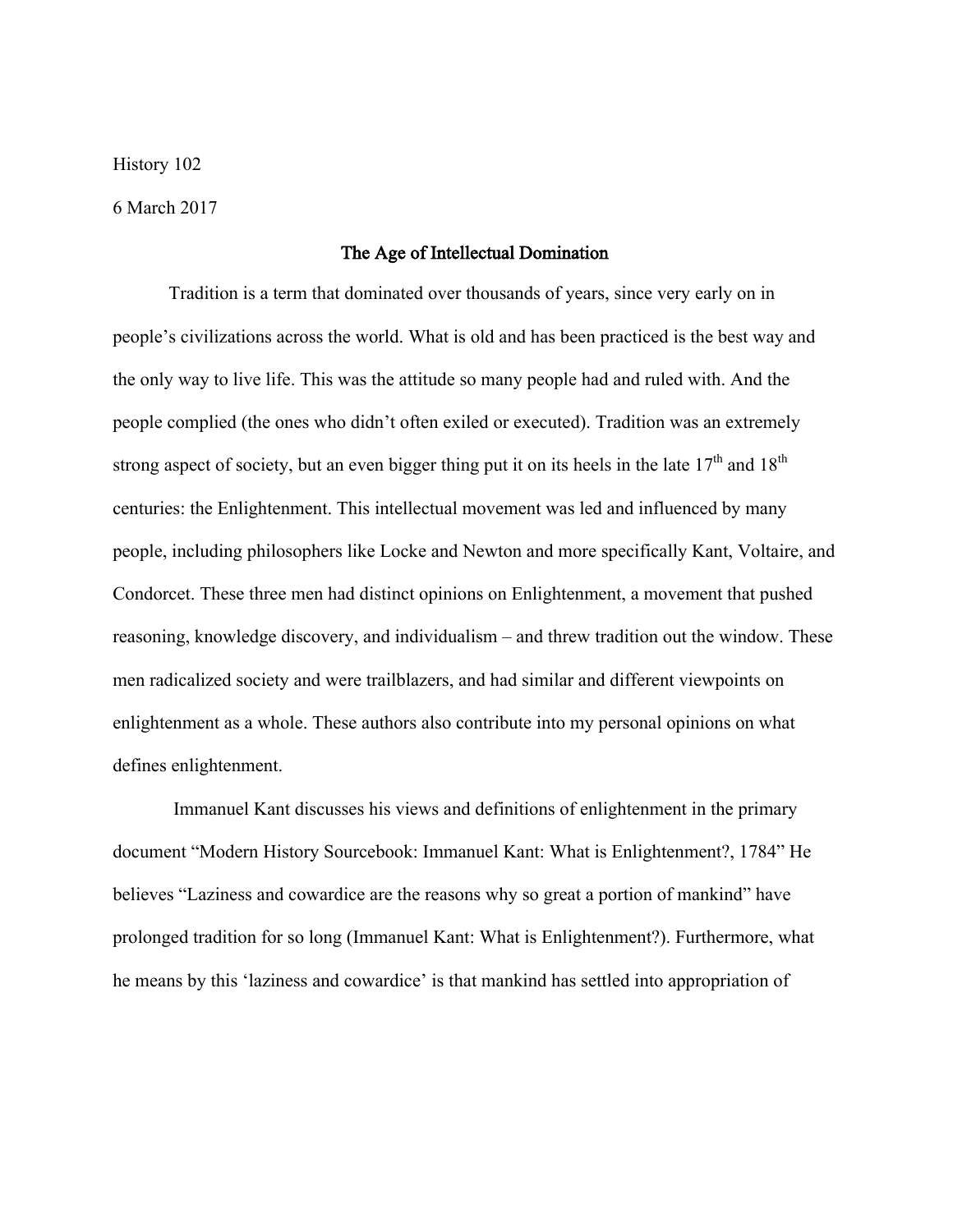stagnation in ideological ways, because why think for yourself if someone else already has? Why put in the work (mentally and physically) to challenge ideas or create new ones when one already exists that everyone follows? The 'cowardice' side to this is fear, which has been a tactic that has controlled and further stagnated society since the creation of mankind. Rooted in our beings, fear is a tactic so easy to feel and use that it prevented people of this time to push the envelope and create new ideas and explanations for the evolving world. Tradition ensued for fear of shame, punishment, exile, death, things imparitive to a person of that time's livelihood. In contrast, these things must be eliminated in Kant's definition of enlightenment, as he states: "For this enlightenment, however, nothing is required but freedom… It is the freedom to make public use of one's reason at every point" (Immanuel Kant: What is Enlightenment?). Kant, in his definitions of what hinders and allows for enlightenment, helps contribute to how I define enlightenment. I very much agree with the fact that fear and lack of motivation are the driving factors against enlightenment, and that freedom is a key factor in becoming enlightened. I see fear prevent people from developing their own reason and discovery of knowledge in modern day. People are afraid to speak their thoughts or ideas to peers, teachers, and classmates because they are afraid it pushes social norms and traditionally wide held views. The people I do see speak out and develop their own ideas are truly free: from societal standards, free from fear, and free from laziness. I think you have to be fearless to be enlightened, as most people are afraid to push the boundaries of their thoughts and worldviews.

Condorcet was renaissance man, holding many specialties as a mathematician, aristocrat, and an Academy of Sciences official. He offered great insight and opinion into the world of Enlightenment along with Kant and Voltaire (who was a friend of his). One passage that well represents his views on the standards of enlightenment comes from the primary document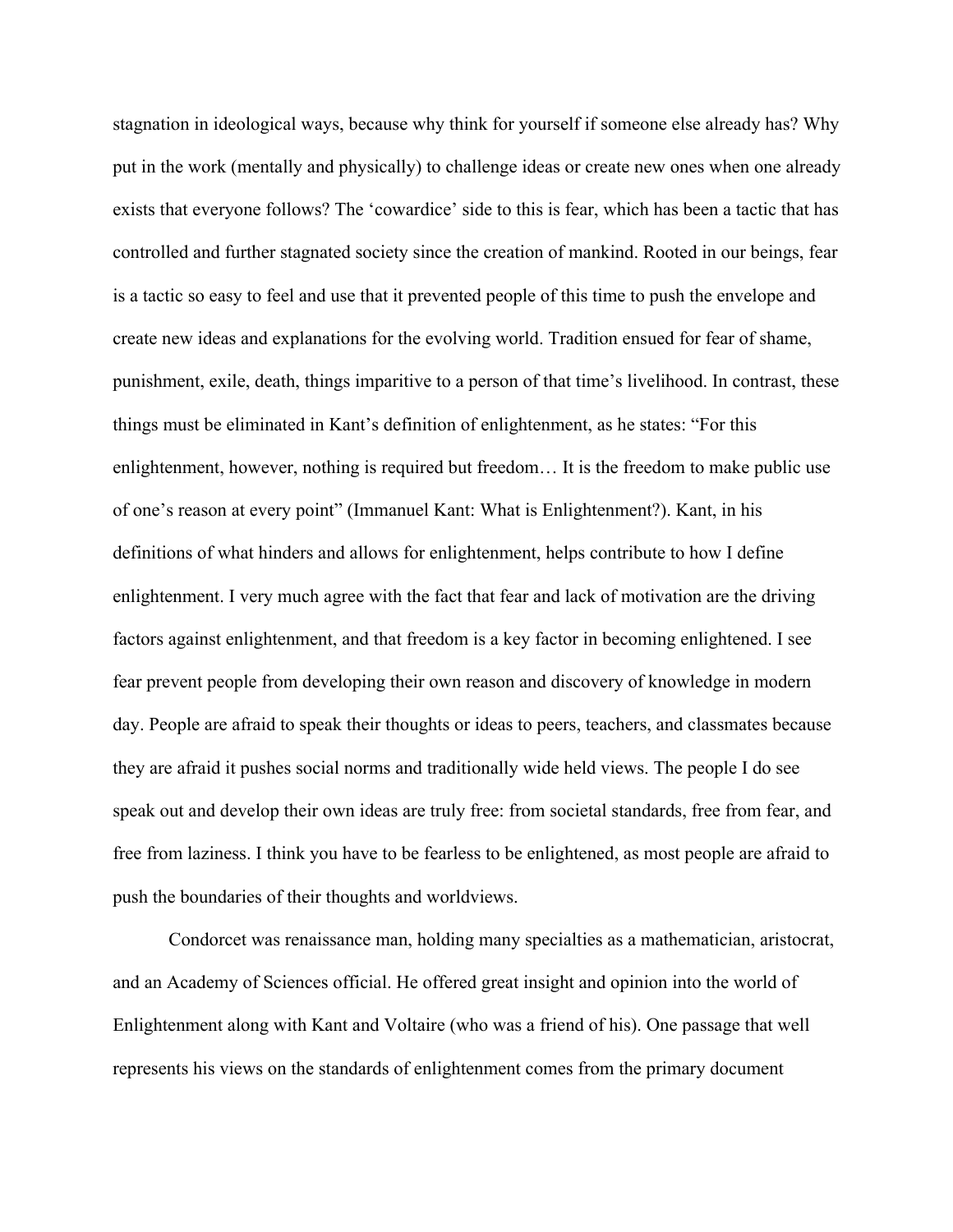"Modern History Sourcebook: Condorcet: The Future Progress of the Human Mind". In it he states: "We shall indicate particularly the most likely and most imminent progress in those sciences that are now commonly believed to be almost exhausted. We shall point out how more universal education in each country, by giving more people the elementary knowledge that can inspire them with a taste for more advanced study and give them the capacity for making progress in it" (Condorcet: The Future Progress of the Human Mind). Here he believes education is a driving factor for enlightenment. The full education of a person (past basic levels in adolescence) is necessary for one to broaden their knowledgeable capacities. This is a radical idea as education in that time (and for a long time in history) was so limited to so many. Unless you were a white male with good social and/or economical standing in society, you were not educated past a basic or novice level. Even if you were a white male, a lot only received basic education and missed out on higher levels. This explains why tradition held for so long and limited enlightenment: so many were not educated, and not educated to the full extent. This builds on my definition of enlightenment as I agree with Condorcet and believe education is essential for enlightenment. I think you need to know all of the world's knowledge, concepts, and ideas before creating your own or discovering further ones. I think this is how society and technology advance as well. Change is vital for advancement and enlightenment, and education brings this change as it moves us away from tradition and stagnation, where history and ideas were cut off at a certain point of what everyone was educated with to control societies and limit their advancement.

Voltaire was the third main leader and was outspoken in his theories on enlightenment. One aspect of his definition of enlightenment was power and omnipotence. He changed the view on what was the most powerful thing in society, switching traditional standards of power to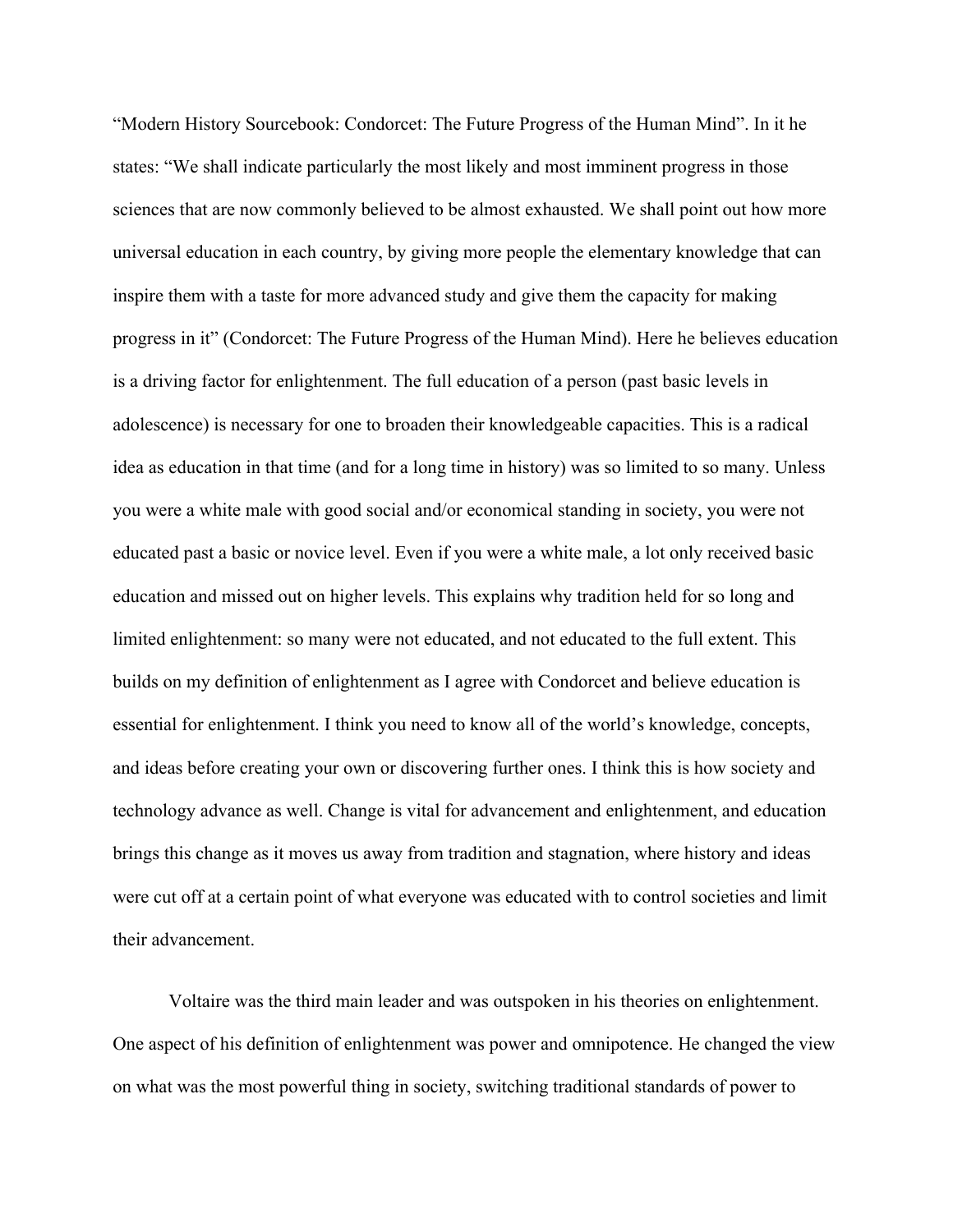newer, enlightened ones. In the primary document "The Philosophical Dictionary of Voltaire" he states: "I SUPPOSE that the man who reads this article is convinced that this world is formed with intelligence, and that a little astronomy and anatomy suffices to make this universal and supreme intelligence admired. Can he know by himself if this intelligence' is omnipotent, that is to say, infinitely powerful? Has he the least notion of the infinite, to understand what is an infinite power?" (Voltaire: Power, Omnipotence). This was a new, trailblazing view of power that aided in defining enlightenment. Power is what ruled and controlled society and its people throughout history since the beginning of time. This was defined by power through money, land, status, hierarchy, and power over people through psychological and physical forces. However, Voltaire switched this traditional view of power into power intelligence and human intellect. He believed proving reason through extended thought was a driving factor towards enlightenment. I not only agree with this but admire his expression of this idea. Power can be a horrible and detrimental thing: it has caused death, torture and tragedy historically and limited knowledge and freedom of humankind. So I agree that a shift in what kind of power is truly infinite is a key factor on the route to enlightenment. The power to think, learn, and reason is what (in my opinion) allows for true enlightenment.

Kant, Condorcet, and Voltaire's conceptions of enlightenment hold similarities and differences, specifically in the pinpoints of their definitions I have previously discussed. They hold similarity in that all three believe freedom is required for enlightenment in some way: Kant in freedom from fear and laziness, Condorcet in freedom to higher education, and Voltaire in freedom of defining your own power. All believe that a freedom is necessary to open up the doors of what enlightenment requires, like knowledge and reasoning. However these principles of each man do have differences as they all hold emphasis on different concepts for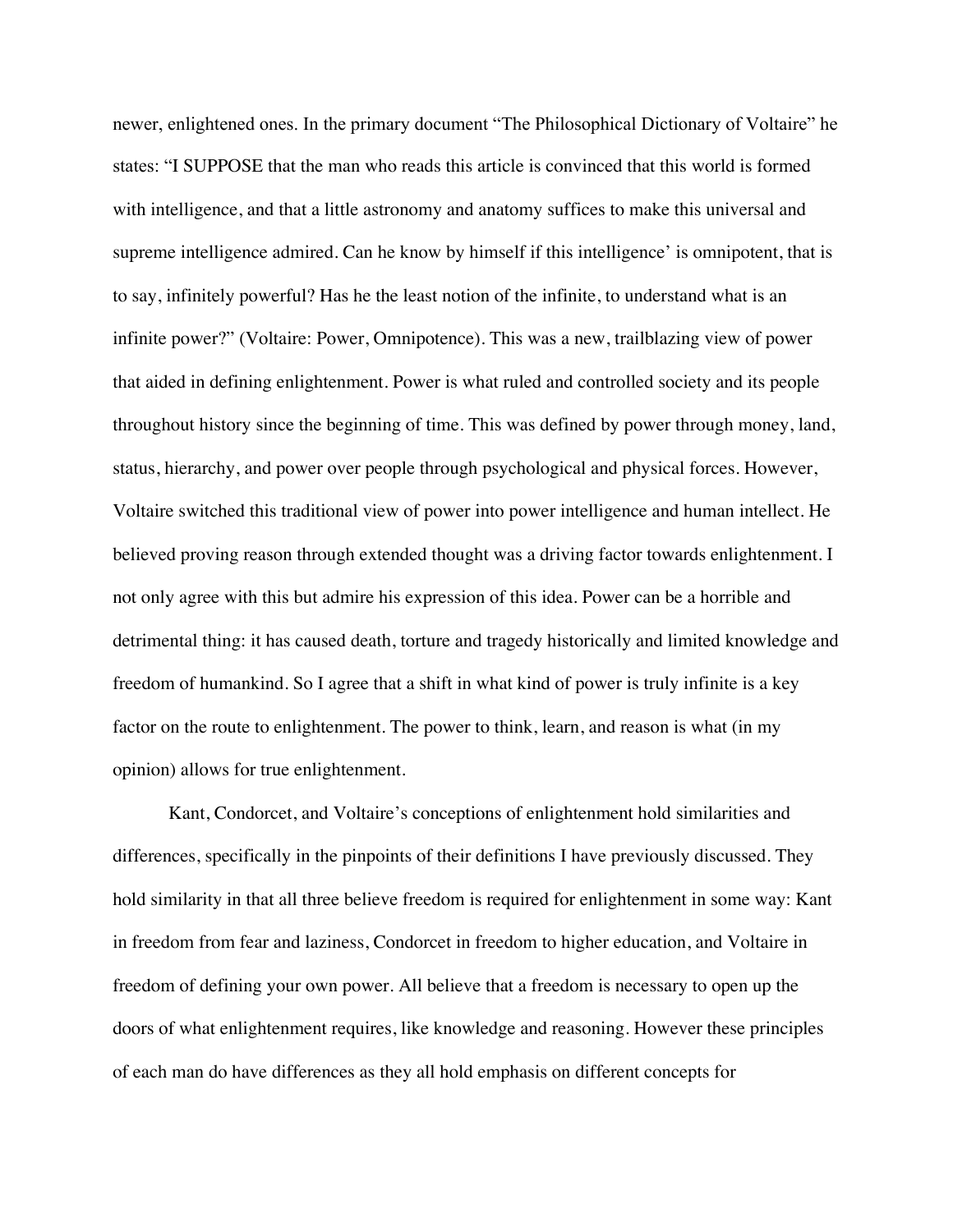enlightenment: Kant focuses on the stripping of fear and laziness, Condorcet on systematic education, and Voltaire on intellectual power.

All three men and their ideas and works on enlightenment radicalized society in the late  $17<sup>th</sup>$  and  $18<sup>th</sup>$  century. The power of the mind is exponential, and these trailblazers helped unmask its true power in a time where the mind and what it can discover was unnoticed and unappreciated. They helped to change the way the world viewed tradition, something that was all most people had ever known. Tradition was the most powerful aspect of society in the centuries before the revolution that was the Enlightenment. They also help to collectively define my definition on what it means to be enlightened, which is something that has changed and will change in the future. Part of enlightenment I believe is change, as the concept itself pushes boundaries and social norms of the times before its being. I think that my definition of enlightenment would be incomplete without the aspect of change. Change is what advances and enriches us in so many ways, and makes possible all of the elements of enlightenment that Kant, Condorcet, and Voltaire have discussed. Education, intellect, new ideas, and human ingenuity are impossible without change. Change of ideas, change of power, discovery, so much more. Change is something that so many people are afraid of, and I think it is the things that scare us that are the most necessary in our lives.